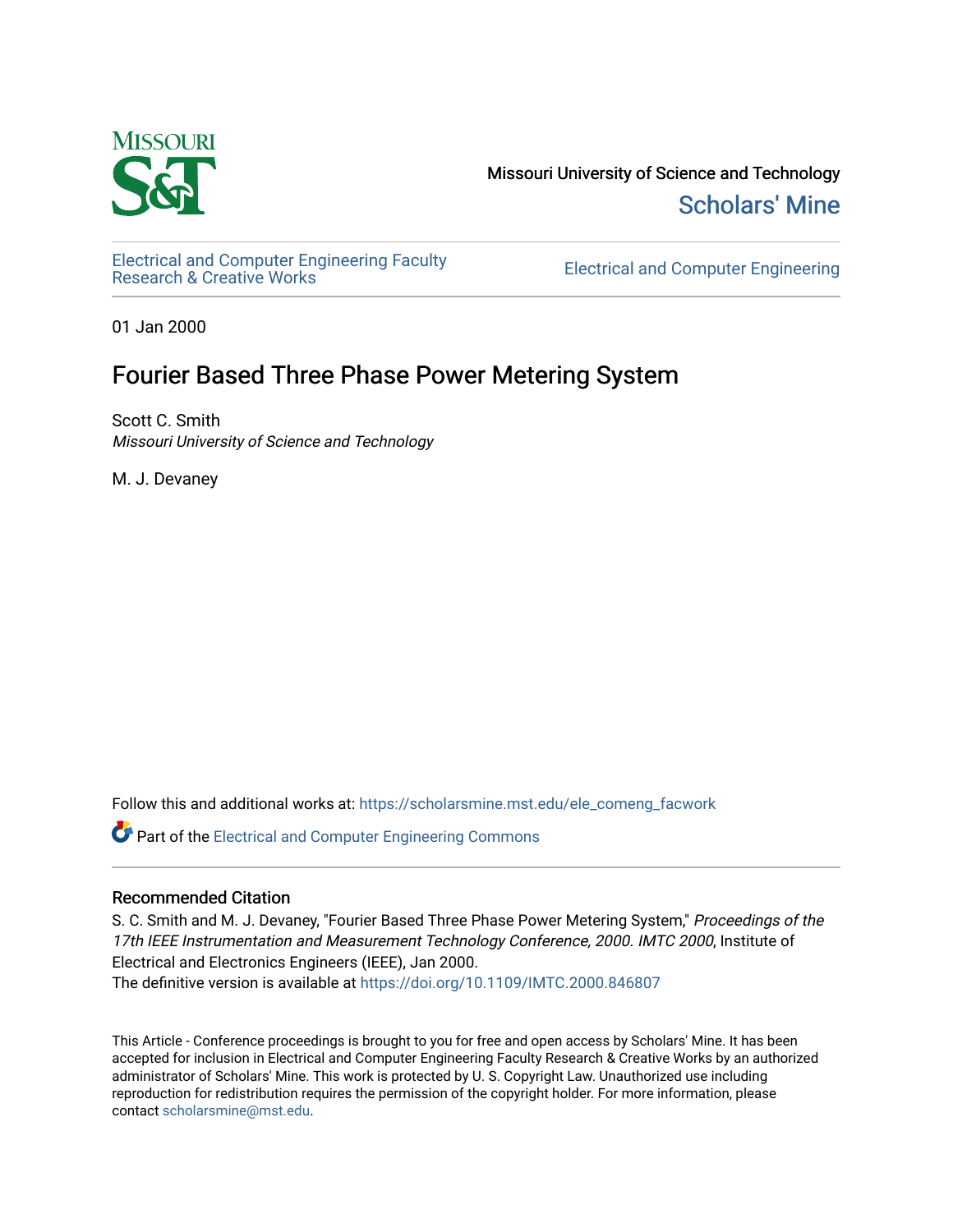# **Fourier Based Three Phase Power Metering System**

Scott C. Smith M.S.E.E. University of Central Florida Null Convention Logic Laboratory 12424 Research Pkwy. #217, Orlando, FL 32826 scs247 [l4@pegasus.cc.ucf.edu](mailto:l4@pegasus.cc.ucf.edu)

#### **Abstract**

*The increased application of higher frequency nonlinear loads, such as electronic florescent ballasts and higher speed adjustable drives, has resulted in the need to monitor the higher power system harmonics which were largely ignored in earlier power monitors. Addressing this need requires a meter with substantially higher sample rate and greater computational power. This paper describes a zero-blind, three-phase, three-element power meter that samples three voltages and four currents at 256 points per cycle. The instrument relies on the FFT to compute real and reactive power at each harmonic and reports total real, reactive, and distortion power on each phase. The innovative design is based on a multiprocessor chip which incorporates a DSP for acquisition and point metering, a CISC processor for floating point summary data, and a RISC processor for interface to support communications with the host PC. The paper concludes with a system evaluation on highly distorted industrial power system waveforms.* 

# **1. Introduction**

The greater use of highly distorting loads, such as highspeed adjustable drives and electronic ballasts, has increased the bandwidth of concern in power metering and power quality monitoring. Harmonics often neglected in earlier meters are receiving increased attention resulting in higher sample rates and the need for greater processing power [ **11.** 

The Fourier based system provides three-phase, threeelement, four-wire metering. It meters the three line-toneutral voltages and the line and neutral currents at 256 points per cycle. Synchronization to the power system is maintained by a combination of modified zero-crossing and Fourier based approaches.

In addition to reporting the rms and THD of each of the three voltages and four currents monitored, the system also meters the real, reactive, phasor, distortion, and apparent power, as well as the power factor on each phase **[3].** In a special mode, called Fourier mode, the Fourier coefficients

**0-7803-5890-2/001\$10.00** *0 2000* **IEEE** 

Dr. Michael J. Devaney University of Missouri - Columbia Digital Power Measurement Laboratory 233 Engineering B1dg.-West, Columbia, MO DevaneyM@missouri.edu

of the voltages and currents are output to provide spectral data on the input signals along with the time domain data on which they are based.

## **2. System Architecture**

Figure 1 depicts the basic power metering system diagram. PTs, CTs, and analog conditioning circuitry transform the power system voltages and currents to biased signals in the range of 0-5 VDC. Two AD7864-2 quad-channel analog to digital converters, with integral sample and hold circuits, simultaneously acquire the conditioned signals, and provide these to a MC68356 microcontroller system. This microcontroller system provides three processors, a 56002 DSP, 68000 CISC processor, and a RISC communication processor, as well as the on chip complement of timers, interfaces, and support circuitry, from which to develop a powerful metering engine. The system performs all of the metering computations and forwards the metering results to a PC host via a serial link for display.



**Figure 1. Basic power metering system diagram.** 

Sampling 60 Hz power system waveforms at 256 points per fundamental cycle requires a sample frequency of 15.36 KHz, providing an intersample interval of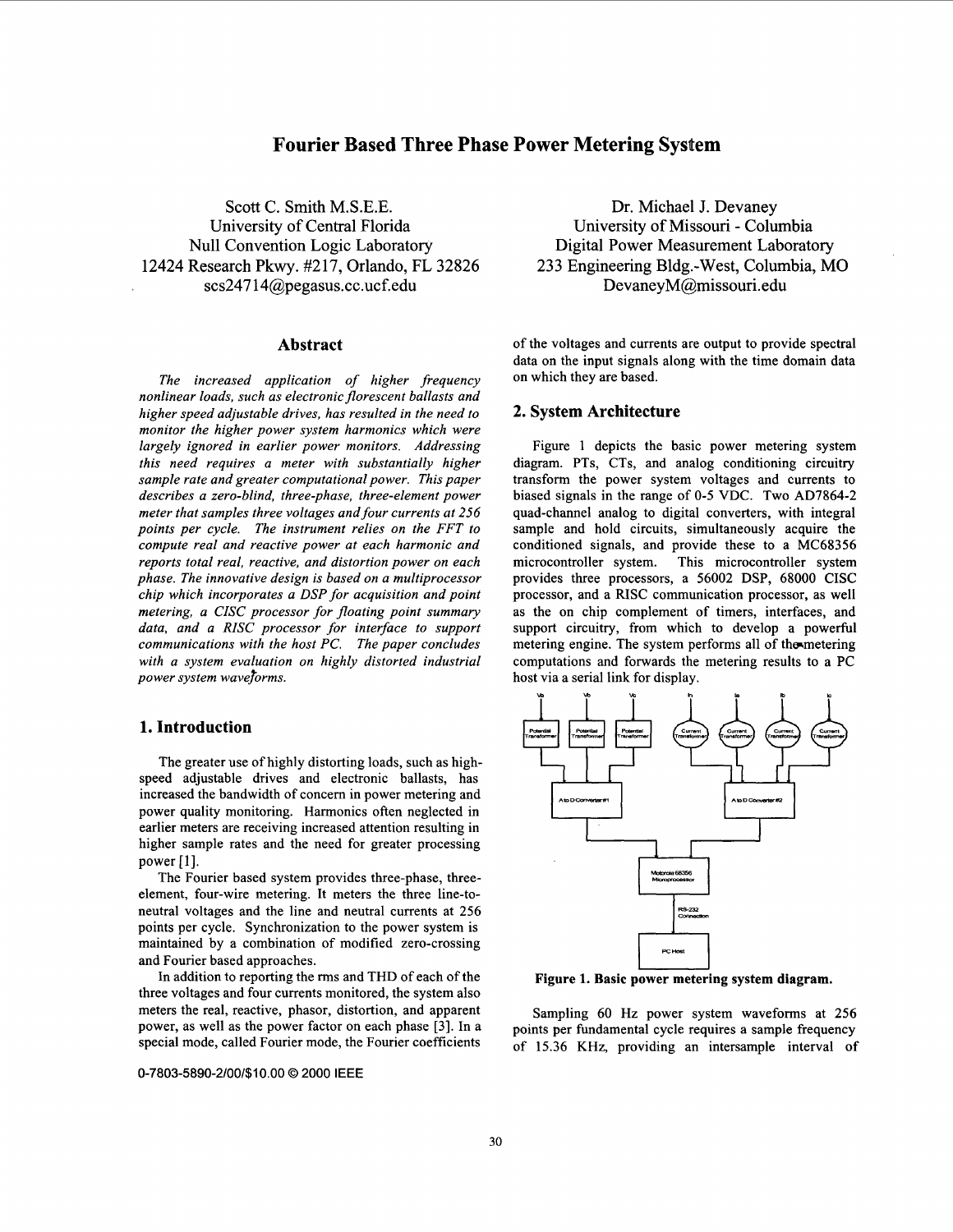65.1 **p;** therefore each of the twin AD7864-2 quadchannel 12-bit analog to digital converters, with four channel conversion times of 7  $\mu$ s, have more than adequate time to perform their conversions. Each of the converters is strobed simultaneously so that all voltage and current acquisitions occur in coincidence, thus preserving the relative phase information between channels. Each of the converters is provided with a 12-bit parallel interface. Since the on-chip 56002DSP has a 24-bit wide data memory, the two converter outputs can be accessed with a single 24-bit read. Since one converter monitors the line to neutral voltages and the other the phase and neutral currents, a single read will capture a VI metering element point pair. The sample timing is provided by the conversion start signal  $(\overline{convsT})$  which originates from the integrated multiprotocol processor (IMP) portion of the 68356 microprocessor, triggered by a periodic interrupt timer which is programmed to interrupt every 65.1 µs. On the rising edge of *CoNVsT,* the *BUSY* signal goes high and all selected channels of the two converters are simultaneously sampled; then these analog signals are converted to digital signals. When all four channels of the second converter have been converted,  $\overline{BUSY}$  goes low, which is used to trigger an interrupt on the DSP. This interrupt then causes four successive reads to address y:\$FFFF, where the converters are memory mapped as a peripheral device. Figure 2 details the A to D converter interface. Each one of these reads is a 24-bit read with the high 12 bits from the first converter and the low 12 bits from the second converter. The first read acquires the phase A voltage and the neutral current, the second read



**Figure 2. A to D converter diagram.** 

acquires the phase B voltage and phase A current, the third read acquires the phase C voltage and phase B current, and the fourth rereads the phase A voltage and acquires the phase C current. Once these four reads have been completed, the DSP separates the voltage and current data and stores these values into their respective data arrays in memory, before returning from the interrupt.

#### **2.1. Motorola 68356 microprocessor**

The 68356 microprocessor is actually two microprocessors integrated into one chip. The 68356 consists of a 56002 DSP and a 68302 IMP. The 68302 can be further broken down into a 68000 CISC core processor and a **RISC** communication processor. Figure 3 shows the data flow through the system's main components.



#### **2.1.1.56002 DSP**

As mentioned before, the DSP reads the digital voltage and current data from the A to D converters and stores these values into their respective data arrays in memory. Once the data for a full power cycle (256 points) for each of the three phase voltages, each of the three phase currents, and the neutral current has been collected, the DSP performs a FFT on each of these seven sets of point data in order to calculate their respective Fourier coefficients [2, 41. Once these coefficients have been calculated, they are used by the DSP to either calculate power sums which will be used in the power calculations (normal mode), or they are added to a running sum **of**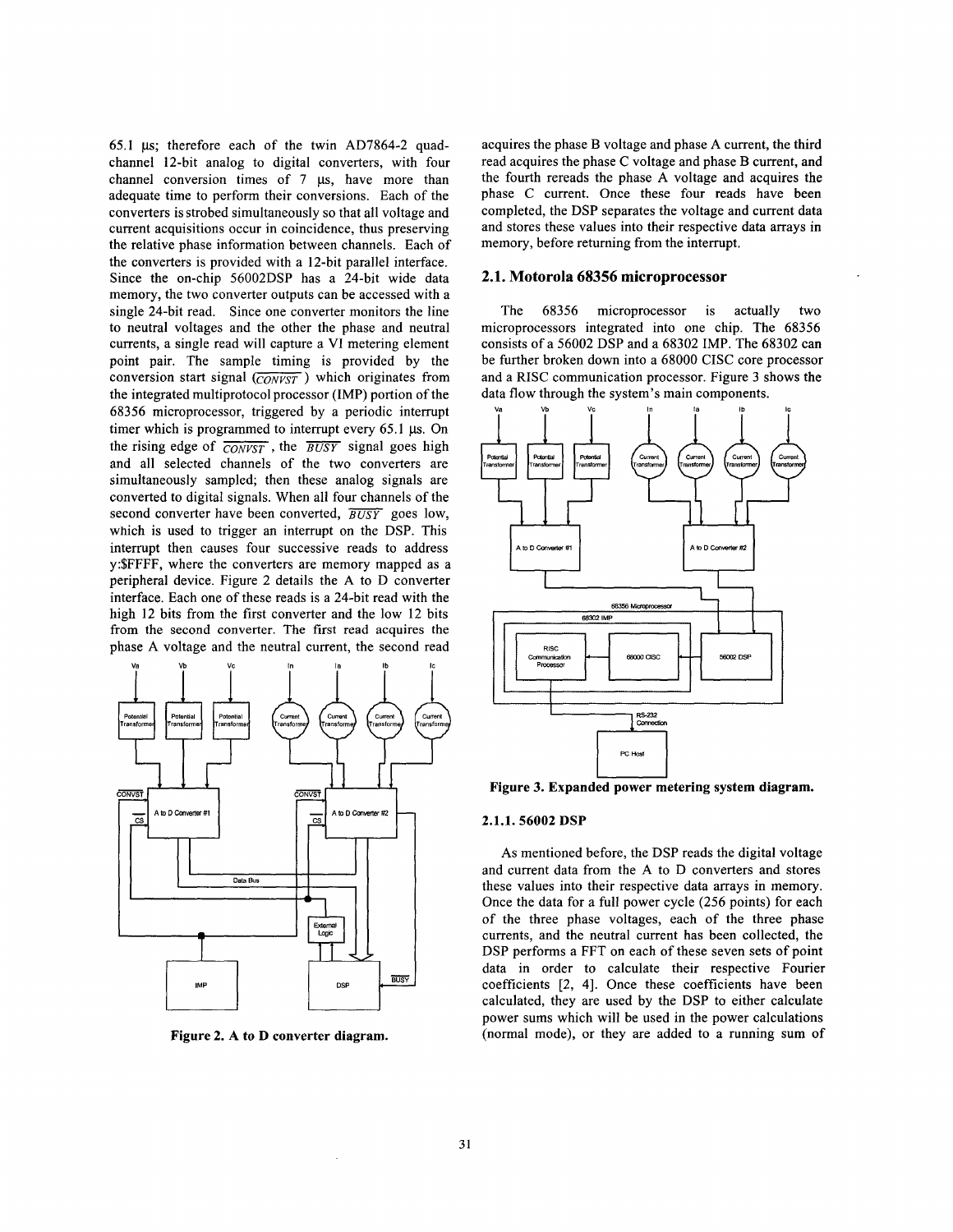Fourier coefficients to be output (Fourier mode). If the DSP is in normal mode the phase powers are averaged over 128 cycles and these results are then written to the IMP, to be used in the power calculations. Otherwise, the Fourier coefficient sums are written to the IMP where they are averaged and scaled before being output to the host PC. Figure 4 depicts the program flow for the DSP.



**Figure 4. DSP program flow diagram.** 

#### **2.2.2.68302 IMP**

During normal mode, once the power sums have been calculated and averaged together for 128 cycles by the DSP, they are then written to the IMP. The IMP must first convert the DSP fixed point fractional numbers to IMP floating point numbers (see section 3.2), before performing the power calculations and outputting the results to the host PC. During Fourier mode, once the Fourier coefficients have been summed for 128 cycles by the DSP, they are then written to the IMP, which must convert the DSP fixed point fractional numbers to IMP floating point numbers and scale these coefficients before outputting them to the host PC.

In normal mode, once the power calculations are completed, they are written as formatted ASCII strings into IMP memory and the IMP checks to see if the results are to be displayed. If they are to be displayed, the RISC communication processor is triggered, which causes this

ASCII data to be sent via an RS-232 connection to the host PC, where it can be viewed. The first set of calculations is always displayed; and any subsequent set of calculations may be displayed by pressing any of the terminal keys except Esc. Pressing the Esc key switches the power meter into Fourier mode, in which case the Fourier coefficients for each of the seven input signals are output to the terminal screen. After the Fourier coefficients are output, the power meter is automatically switched back to normal mode and the next set of results is displayed. Figure 5 depicts the program flow for the IMP. RS-232 connection to the host<br>The first set of calculations is<br>ubsequent set of calculations<br>ing any of the terminal keys<br>key switches the power meter<br>case the Fourier coefficients<br>to signals are output to the<br>ourier coeff



**Figure 5. IMP program flow diagram.** 

# **3. Theoretical Basis**

The basis for this power metering system is the Fast Fourier Transform. The FFT algorithm used is a radix 2 decimation in frequency (DIF) real FFT. This algorithm is radix 2 because the number of input points must be a multiple of 2 (i.e.  $256 = 2^8$ ). The algorithm is DIF because of the basic butterfly computation used, which performs the additions and subtractions before multiplication by the twiddle factor, *W.* [Figure 6](#page-4-0) depicts the basic DIF butterfly computation.

The FFT algorithm used is based on the Cooley-Tukey approach, which groups the butterfly computations according to their *W* value, in order to cut down on the number of computations, A real FFT was chosen, opposed to a complex FFT, because there is no imaginary part to any of the input sequence, therefore making it feasible to use a real FFT, which greatly reduces the number of required computations. A complex FFT of length N would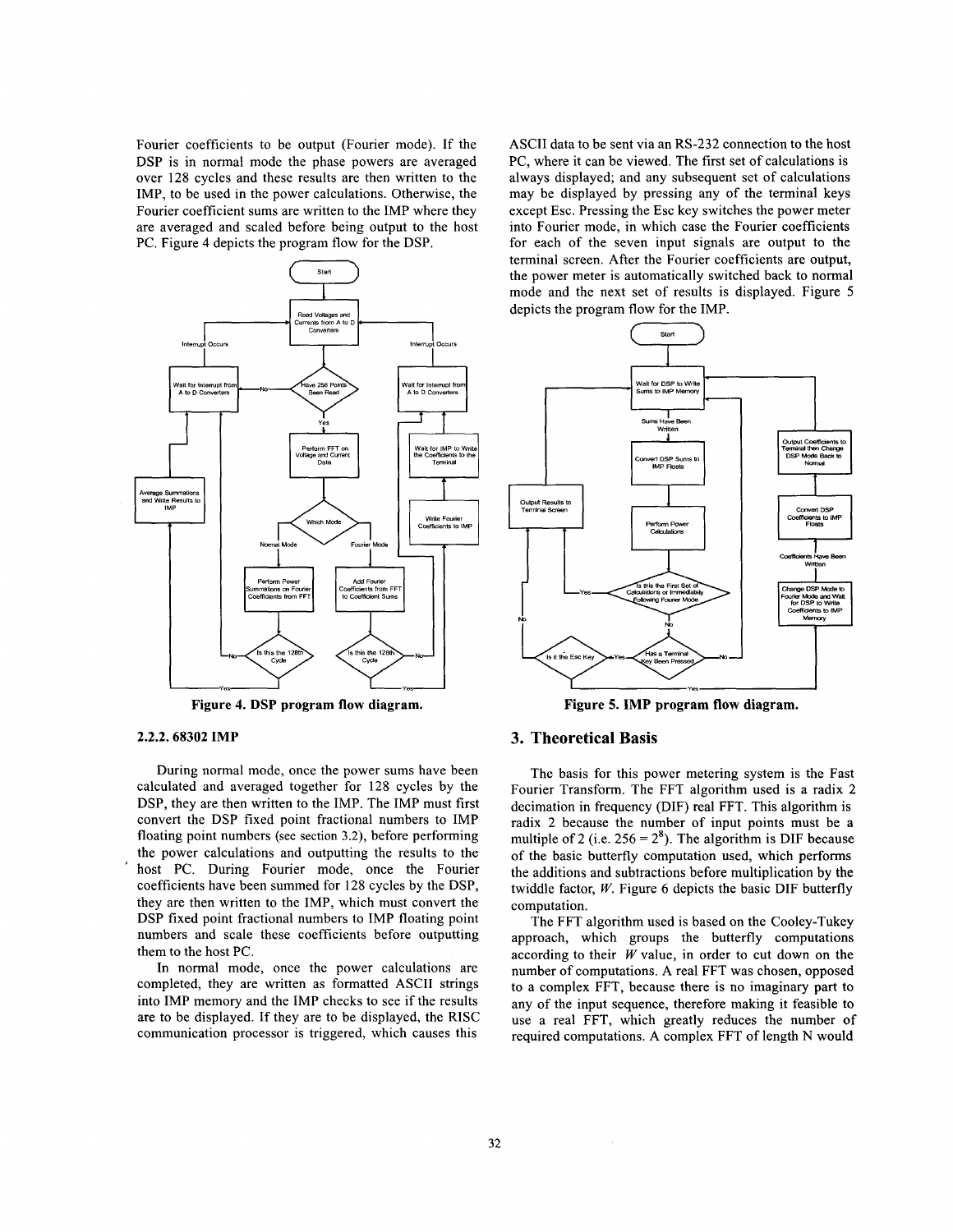<span id="page-4-0"></span>require  $(N/2)^* \log_2(N)$  complex multiplies and  $(N/2)^*log_2(N)$  complex adds, while a real FFT of the same length only requires  $N/2$  +  $(N/4)^*log_2(N/2)$  complex multiplies and  $(N/4)^*log_2(N/2)$  complex adds, thus reducing the time for a real FFT to approximately half of the time for the same sized complex FFT.



**Figure 6. Decimation in frequency butterfly.** 

The real FFT algorithm requires that the input sequence of length N be split into two arrays of length N/2, the even and odd elements of the original sequence. The real FFT algorithm then performs a complex FFT of length N/2 using the even elements as the real part of the input sequence and the odd elements as the imaginary part of the input sequence. The results of the complex FFT are then combined using a trigonometric recombination procedure **to** produce the bit reversed Fourier coefficients of the original sequence. Finally the bit reversed coefficients are rewritten in normal order using the special bit reversed addressing mode of the DSP. These coefficients are now ready to be used to calculate the sums that will **be** used in the power calculations during normal mode, or they can be added to the running sum of Fourier coefficients to be output during Fourier mode.

#### **3.1. Derivation of power sums**

Given that the input sequence to the FFT algorithm is comprised only of real numbers, the output coefficient sequence will only be half the length of the input sequence; so the upper boundary on the sums is N/2. There was also a DC offset added to the original waveforms when they were transformed to be between 0 and 5 volts; therefore this **DC** offset must not be added into the following calculations, causing the lower bound of the sums to be 1 instead of 0.

The following are the sums used in the RMS and THD equations for voltage and current:  $(1)X = R + iI$ 

$$
(1) \lambda_n = \lambda_n^{-1} \mathbf{J} \mathbf{I}_n
$$
  
(2)  $X^2$  rms\_sum =  $\sum_{n=1}^{N/2} R_n^2 + I_n^2$   
(3)  $X^2$  fundamental =  $R_1^2 + I_1^2$ 

calculate all of the power quantities:  $(4) V_n = A_n + j B_n$ The following is the derivation of the sums used to  $(5) I_n = C_n + j D_n$ (6)  $S = V I^* = P + i Q$ 

Combining equations 4, 5, and 6 yields the following two equations:

(7) P\_sum = 
$$
\sum_{n=1}^{N/2} A_n * C_n + B_n * D_n
$$
  
(8) Q\_sum =  $\sum_{n=1}^{N/2} B_n * C_n - A_n * D_n$ 

#### **3.2. DSP to IMP conversion**

For normal mode the DSP numbers are 56 bit fixed point fractional numbers with an epsilon  $(\mathcal{E})$  of  $2^{-23}$ , while the IMP floating point numbers are 32 bit numbers following the IEEE floating point standard. Since the IMP data bus is only 16 bits, the DSP numbers must be written to the IMP in 16 bit pieces. The first word of the IMP is written with the highest 16 bits of the DSP number, then the second word is written with the next 16 bits of the DSP number. The third IMP word is always written with an upper byte of 0 and a lower byte containing the next 8 bits of the DSP number; and the final IMP word is written with the remaining 16 bits of the DSP number. Now that the DSP number has been written to the IMP's memory, it is ready to be converted to an IMP float.

The DSP number now occupies four consecutive words (16 bits each) of IMP memory. In order to perform the conversion, these four words are cast as two unsigned long integers (32 bits each): DSP\_number\_high, which is the higher order portion, and DSP\_number\_low, which is the lower order portion. Since some of these DSP numbers can be negative (the reactive powers), this condition must be tested for and one of two different methods of conversion must be chosen based on this test. The test is performed by comparing DSP\_number\_high to  $2^{31}$ (8OOOOOOOh) in order to see if the most significant bit is set. This bit corresponds to the most significant bit of the original DSP number, the sign bit; so if this bit is set, the DSP number is negative, otherwise it is positive. Once the sign of the DSP number is known, one of the following methods of conversion can be used.

The following is the conversion for a positive number during normal mode: IMP\_number = DSP\_number\_high

\* 
$$
\mathcal{E}
$$
 + DSP\_number\_low \*  $\mathcal{E}$  \* 2<sup>-24</sup>

The following is the conversion for a negative number during normal mode: IMP\_number =

$$
-( (2^{32} - \text{DSP\_number\_high} - 1) * \mathcal{E}
$$

+  $(2^{24}$  - DSP\_number\_low - 1) \*  $\mathcal{E}$  \*  $2^{-24}$ )

For both conversions, the higher portion of the DSP number is multiplied by  $\mathcal E$  since this is the basic unit of increment for a 24-bit DSP number. The lower portion of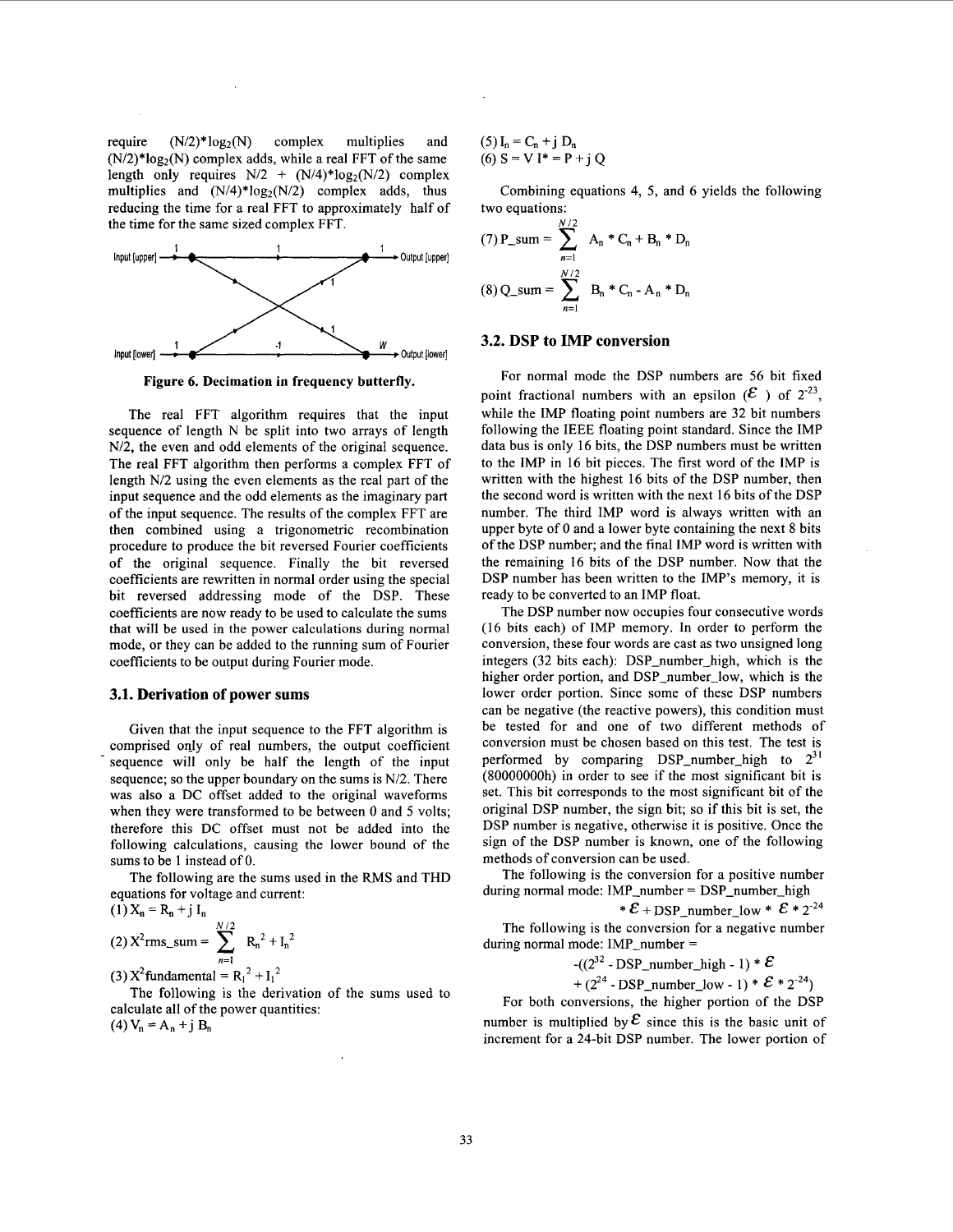the DSP number is multiplied by  $\mathcal{E} * 2^{24}$  because the lower 24 bits of a 52-bit DSP number are the low order expansion bits, used to give the DSP number more accuracy; so this portion must be given less weight when added to the higher portion of the DSP number in order to obtain the IMP number. For the negative conversion, the DSP number is stored in two's compliment form; so a two's compliment subtraction must be performed in order to convert the two's compliment number into a straight binary number before the above mentioned multiplications. Also for the negative conversion, all of the calculations are performed using positive numbers; so the final result must be negated before being written as an IMP float. Figure 7 details the DSP to IMP conversion during normal mode.



**Figure 7. DSP to IMP conversion during normal mode.** 

#### **Positive Example**

DSP number = 
$$
3.52 = 01C28F5C28F5C2
$$
 h

\nDSP\_number\_high =  $01C28F5C$  h

\nDSP\_number\_low =  $0028F5C2$  h

\nIMP\_number =  $01C28F5C$  h \*  $2^{23}$  +  $0028F5C2$  h \*  $2^{23}$  \*  $2^{24}$  =  $3.52$ 

\nNegative Example

#### **Negative Examule**

DSP number = -0.834 = FF953F7CED9168 h DSPnumber-high = FF953F7C h DSP-number-low = 00ED9 168 h IMP-number = -(p3' - FF953F7C h - 1) \* 2-23 + (2' - 00ED9168 h - **1)** \* 2-23 \* 2-24) = -0.834

For Fourier mode the DSP numbers are only 32-bit fixed point fractional numbers, since the lower 24 expansion bits are not used. These numbers are transferred to the IMP in two 16-bit writes and only occupy 32 bits, or one unsigned long integer in IMP memory. The conversion for these coefficients is the same as for the higher portion of the before mentioned conversion.

The following is the conversion for a positive number during Fourier mode: IMP\_number = DSP\_number \*  $\mathcal E$ 

The following is the conversion for a negative number during Fourier mode: IMP\_number =

$$
-(2^{32} \cdot \text{DSP\_number} \cdot 1) * \mathcal{E})
$$

# **33. Power Calculations**

Once the DSP sums have been converted to IMP floats in normal mode, they are then ready to be used in the power calculations. Since the original voltage and current signals were scaled down by the potential transformers and current transformers, respectively, the resulting power calculations must be scaled up before being displayed to account for the initial down scaling. Fortunately this is easy to do, and only requires multiplication by a constant called the gain factor (GF). Since both the voltage and current were scaled down by different factors, there are two GFs, one for voltage  $(GF_v)$  and one for current  $(GF_i)$ .

The following are the equations for the GFs, where  $V_{\rm rms\,max}$  is the maximum rating of the potential transformers,  $\text{I} \text{rms}_{\text{max}}$  is the maximum rating of the current transformers, Sum-fac is the constant pulled outside of the summations, FFT\_fac is due to the 256 point FFT, and n is the number of bits in the **A** to D converter:

(9) GF<sub>v</sub> =  $V_{rms_{max}}$ \* 2 \*  $\sqrt{2}$  / FFT\_fac / Sum\_fac / 2<sup>n</sup> /  $\mathcal{E}$ =  $\text{Vrms}_{\text{max}}$  \* 2 \*  $\sqrt{2}/\text{FFT}_{\text{max}}$  / Sum\_tac / 2"<br>=  $180 * 2 * \sqrt{2}/128 / \sqrt{2} / 2^{12} / 2^{-23} = 5760$ 

$$
= 180 * 2 * \sqrt{2} / 128 / \sqrt{2} / 2^{12} / 2^{22} = 5760
$$
  
(10) GF<sub>1</sub> = Irms<sub>max</sub>\* 2 \*  $\sqrt{2}$  / FFT\_fac / Sum\_fac / 2<sup>n</sup> /  $\mathcal{E}$   
= 7.4 \* 2 \*  $\sqrt{2}$  / 128 /  $\sqrt{2}$  / 2<sup>12</sup> / 2<sup>23</sup> = 236.8

The following are the calculations for RMS and THD (See equations **2** and 3 for reference):

- (11) Xrms =  $\sqrt{X^2}$ rms\_sum \* GF<sub>x</sub>
- (12) %THD<sub>x</sub> =  $\sqrt{(X^2 \text{rms\_sum X}^2 \text{fundamental})/$  $\sqrt{X^2}$ fundamental \* 100

The following is the derivation of the power calculations (See equations 7 and 8 for reference):<br>(13) Real Power =  $P = P \text{ sum } * GF$ 

(13) Real Power =  $P = P_{sum} * GF_v * GF_i$ (14) Reactive Power =  $Q = Q \text{sum} * GF_v * GF_i$ (15) Apparent Power  $=$ (16) Phasor Power =  $S = \sqrt{(P^2 + Q^2)}$ (17) Distortion Power =  $D = \sqrt{(U^2 - S^2)}$ <br>(18) Power Factor = PF = P/U  $(18)$  Power Factor =

### **3.4. Fourier Coefficient Calculations**

Once the Fourier coefficient sums have been converted to IMP floats in Fourier mode, they must first be divided by 128 to average them over 128 cycles, before they are properly scaled. To cut down on the number of floating point multiplications, the DSP to IMP conversion is combined with the averaging over 128 cycles and the scaling in the actual program.

The following are the scale factors **(SF)** for the Fourier coefficients: